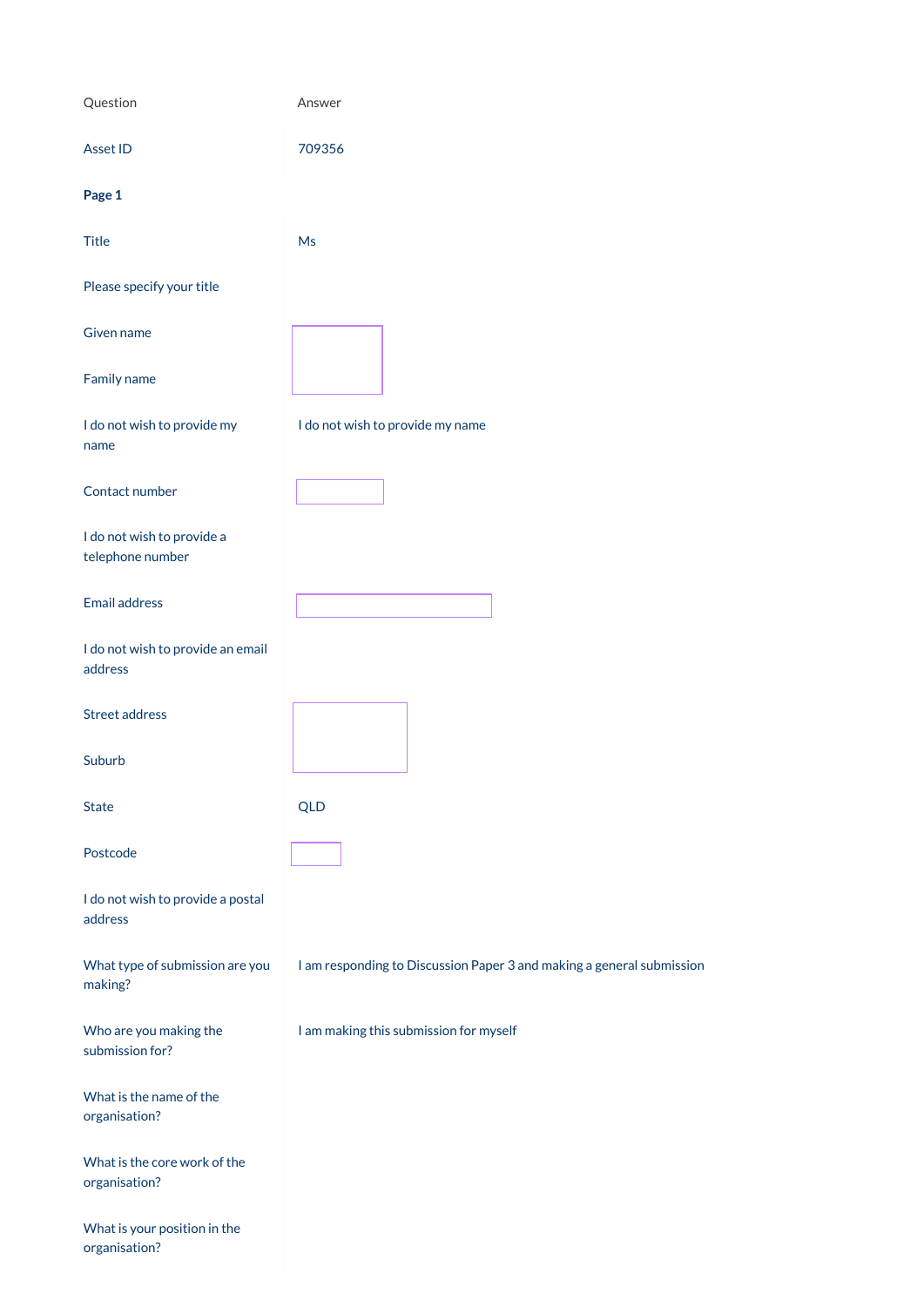| Question                                                                                                                    | Answer                                                                                                                                                                                                                                                      |
|-----------------------------------------------------------------------------------------------------------------------------|-------------------------------------------------------------------------------------------------------------------------------------------------------------------------------------------------------------------------------------------------------------|
| Do you have authority from the<br>organisation to make a<br>submission on its behalf?                                       |                                                                                                                                                                                                                                                             |
| Please specify who you are<br>making this submission for                                                                    |                                                                                                                                                                                                                                                             |
| Please select at least one from<br>below                                                                                    | I have lived experience of domestic, family or sexual violence and/or of the criminal justice<br>system, I have supported a friend or family member experiencing of domestic, family or sexual<br>violence and/or engaging with the criminal justice system |
| Please specify (if Others was<br>selected)                                                                                  |                                                                                                                                                                                                                                                             |
| Are you able to advise a<br>timeframe for when most of the<br>lived experience/observations in<br>your submission occurred? | In the past 10 or more years                                                                                                                                                                                                                                |
| Page 2                                                                                                                      |                                                                                                                                                                                                                                                             |
| How would you like us to use<br>your information?                                                                           | Anonymous - published on website                                                                                                                                                                                                                            |
| Page 3                                                                                                                      |                                                                                                                                                                                                                                                             |
| What is your age range?                                                                                                     | I am between 26 - 35 years old                                                                                                                                                                                                                              |
| What is your gender?                                                                                                        | Female                                                                                                                                                                                                                                                      |
| Please specify other gender                                                                                                 |                                                                                                                                                                                                                                                             |
| What is your current postcode?                                                                                              |                                                                                                                                                                                                                                                             |
| What is your main language<br>other than English spoken at<br>home?                                                         |                                                                                                                                                                                                                                                             |
| In which country were you born?                                                                                             | Australia                                                                                                                                                                                                                                                   |
| Do you identify as a member of                                                                                              | Person with disability                                                                                                                                                                                                                                      |

any of the following groups? (Please tick all that apply)

**Page 4**